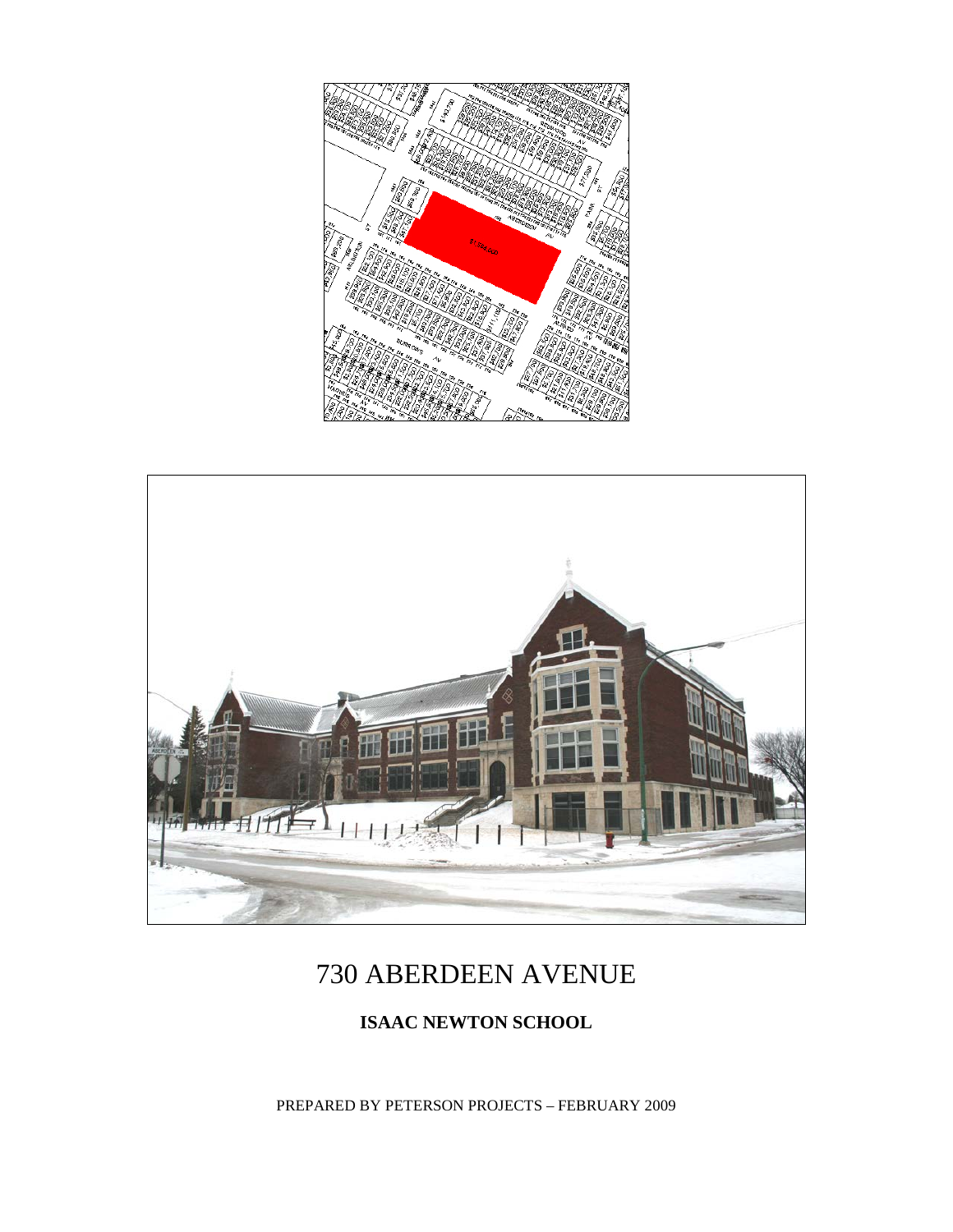

## 730 ABERDEEN AVENUE **ISAAC NEWTON SCHOOL**

**Date of Construction:** 1921 **Building Permit:** 783 and 1282/1921 **Architect:** Semmens, John N. **Contractor:** Claydon Company

#### ARCHITECTURAL INTEREST:

This large brick and stone school was built after World War I as the demand for modern educational facilities rose.

The dark brick front (east) façade features a long central section flanked by projecting wings at either end. Two projecting stone entrances are located in the central area, further embellished with detailing around the gable end. The projecting wings hold two-storey bay windows and gable ends with finials. Windows throughout the façade are large and plentiful and highlighted by ornate stone surrounds. The north and south façades continue the fenestration of the front elevation. The rear, to which a large addition was completed in 1963, still displays the ornamented gable ends similar to those on the projecting wings of the front, without the bay windows.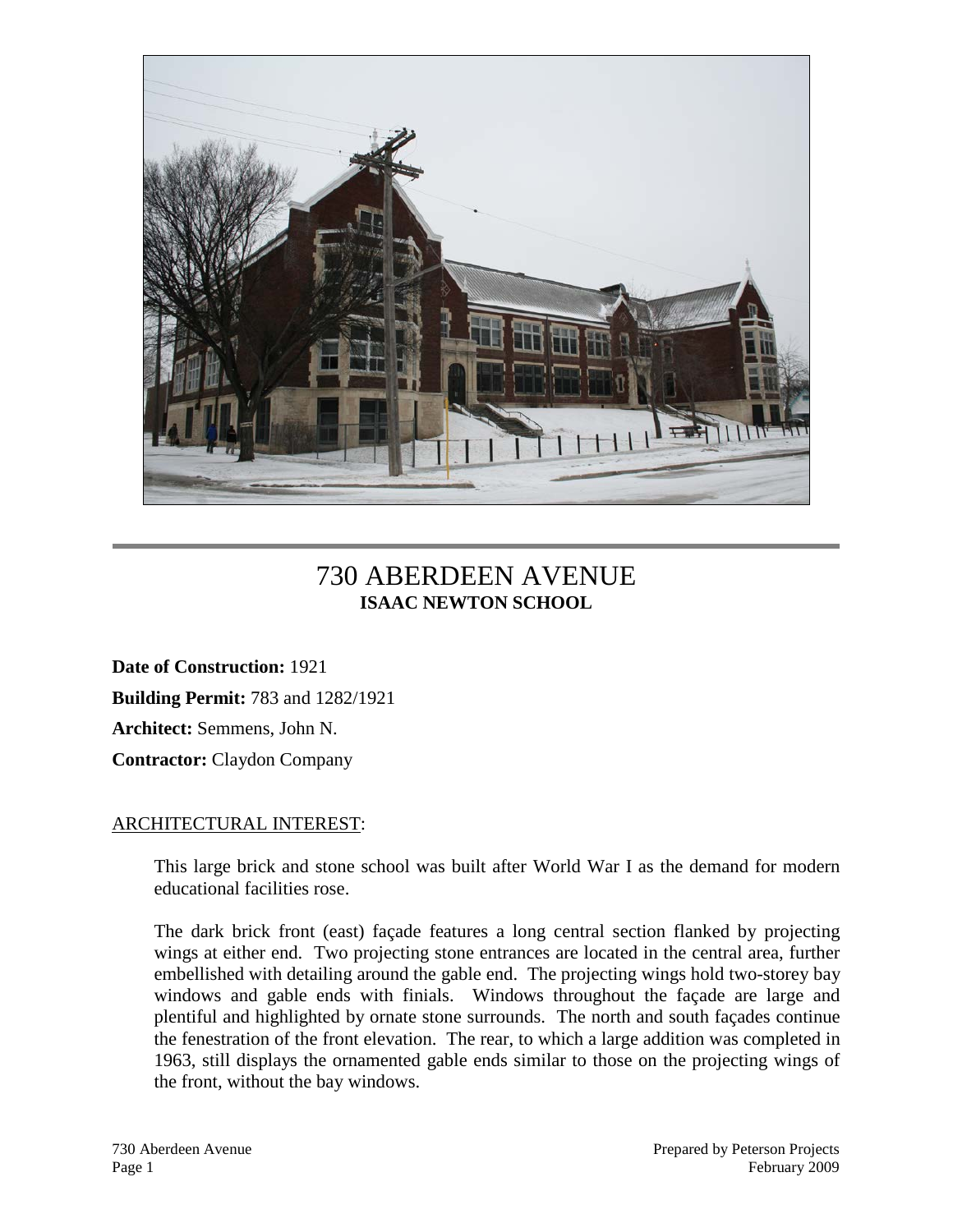

Northeast corner detail, 2009

Cost of construction in [1](#page-5-0)921 was nearly  $$200,000$ .<sup>1</sup> The building stands on its original site, appears to be in good structural condition and has not suffered major exterior alteration except for the rear façade.

The school is one of Winnipeg's best examples of the Collegiate Gothic style. This style rose in popularity after 1900 as a reaction to the highly ornamented buildings of the earlier Gothic Revival style. The newer version opted for much simpler silhouettes and subdued ornamentation, in the words of one author, "a calm, disciplined monumentality."<sup>[2](#page-5-1)</sup>

Flat surfaces were preferred; buildings were often long, low symmetrical masses embellished with crenellated towers and the distinctive pointed arch of the Gothic style. Construction material was monochromatic, usually brick or stone, again a departure from the multi-hued façades of the Gothic Revival style. Inspiration for the detailing of the new style was found in the English Perpendicular Gothic design of the  $15<sup>th</sup>$  century. Because it found widespread expression on the campuses of many North American universities and then in the public school system, it became known as Collegiate Gothic.<sup>[3](#page-5-2)</sup>

Architect Colonel John N. Semmens was born in Toronto, Ontario in 1880, the son of a pioneer Methodist minister. He graduated from Wesley College and received his architectural degree from the University of Pennsylvania. In 1910, he moved west to Winnipeg, opened a practice, and soon became associated with the prominent New York firm of McKim, Mead and White. While in its employ, Semmens served as local supervising architect for the Bank of Montreal project at the southeast corner of Portage Avenue and Main Street. During his career, he was twice president of the Manitoba Association of Architects, 1921 and 19[4](#page-5-3)1.<sup>4</sup>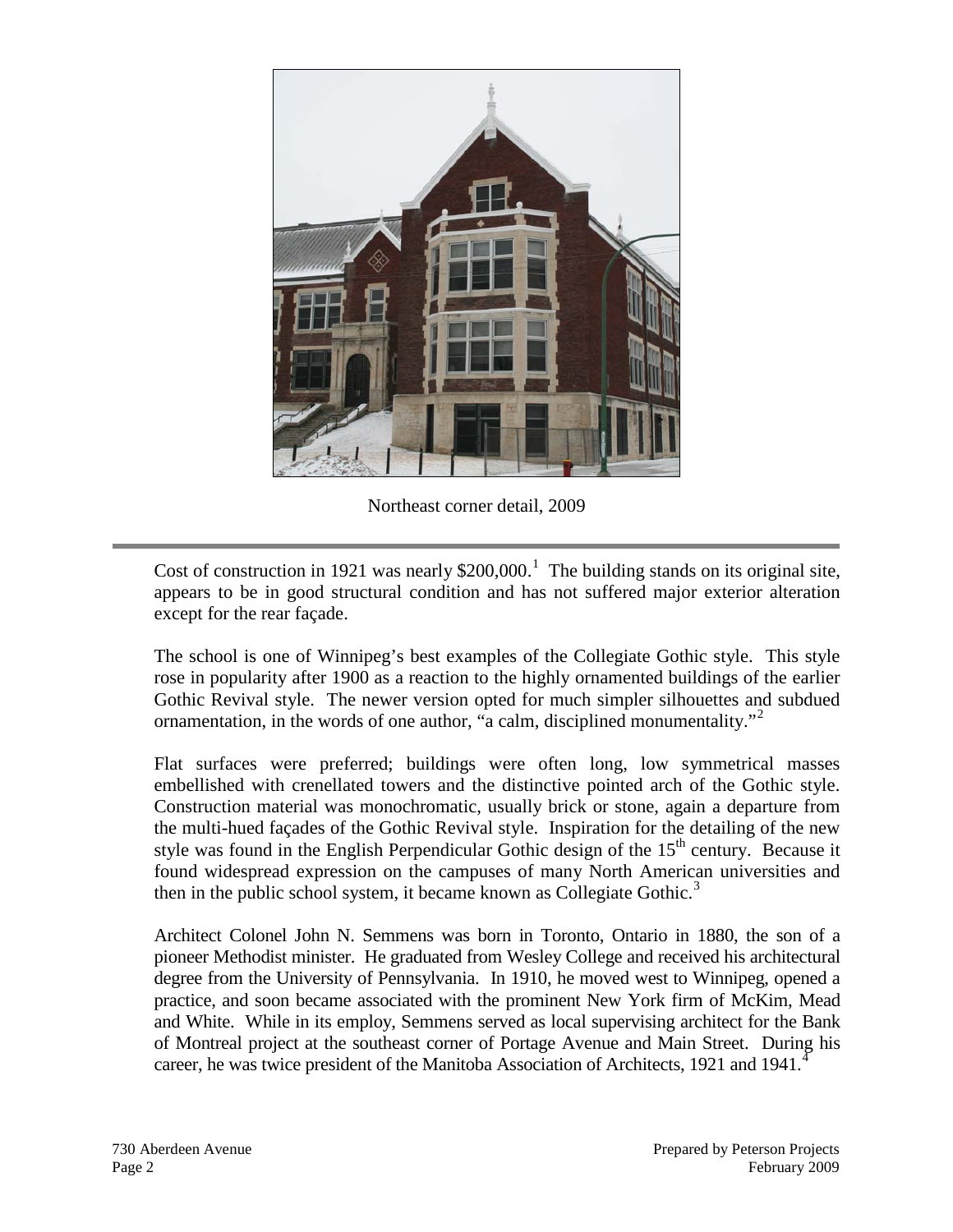

Rear (west) and south façades, 2009

In 1920 he was hired as a consultant for the Winnipeg School Division by J. B. Mitchell. In that role (which was expanded as Mitchell approached retirement in 1928), Semmens designed a great number of Winnipeg schools and supervised the planning of others. During World War II, Semmens organized the 2nd Battalion of the Grenadiers, but did not go overseas. He spent the remainder of the war as Commandant at Camp Shilo.<sup>[5](#page-5-4)</sup>

In 1958 he moved to Victoria, B.C. and died three years later. A list of Semmens's major work in Winnipeg includes: Bank of Montreal, 335 Portage Avenue, (1911-13, Grade II, local supervising architect for McKim, Mead and White); Turner-Walker Block, 425 Henry Avenue (1912, Grade III); R.R. Scott House, 29 Ruskin Row (1914, Grade II); Sir Sam Steele, 15 Chester Street (1921, Grade III); and Wolseley, 511 Clifton Street South (1921, Grade III). He has been given 10 points by the Historical Buildings Committee.

#### HISTORICAL INTEREST:

Named after scientist and mathematician Sir Isaac Newton (1642-1727), it was the first facility in Winnipeg built specifically as a junior high school. Its first principal was William James Sisler (1870-1956), author of Peaceful Invasion and a leading proponent of using the public school system to "Canadianize" the children of foreigners. Sisler High School is named in his honour.<sup>[6](#page-5-5)</sup>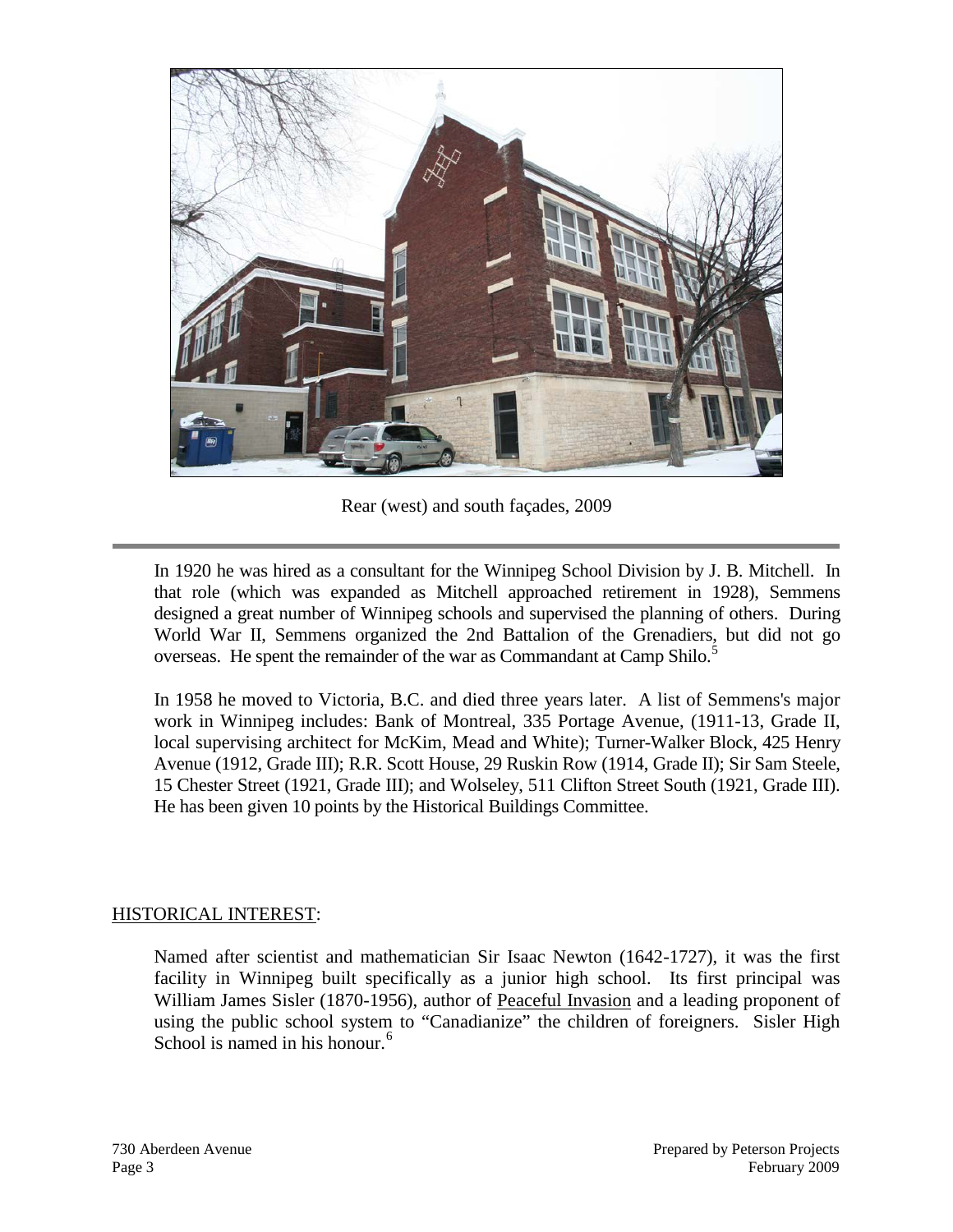

Rear (west) and north façades, 2009

#### RECOMMENDATION TO HISTORICAL BUILDINGS COMMITTEE:

Under the Historical Buildings By-law, this building meets a number of important criteria:

- its historical importance- an excellent example of a post-World War I school designed and built by the Winnipeg School Division;
- its associations- its long-term connections to Winnipeg School Division No. 1;
- its design- an excellent example of the Collegiate Gothic style;
- its architect- J.N. Semmens was a respected and important practitioner;
- its location- defines an important intersection and contributes greatly to its historic streetscape and its neighbourhood; and
- its integrity- its main façades continue to display many of their original elements and design.